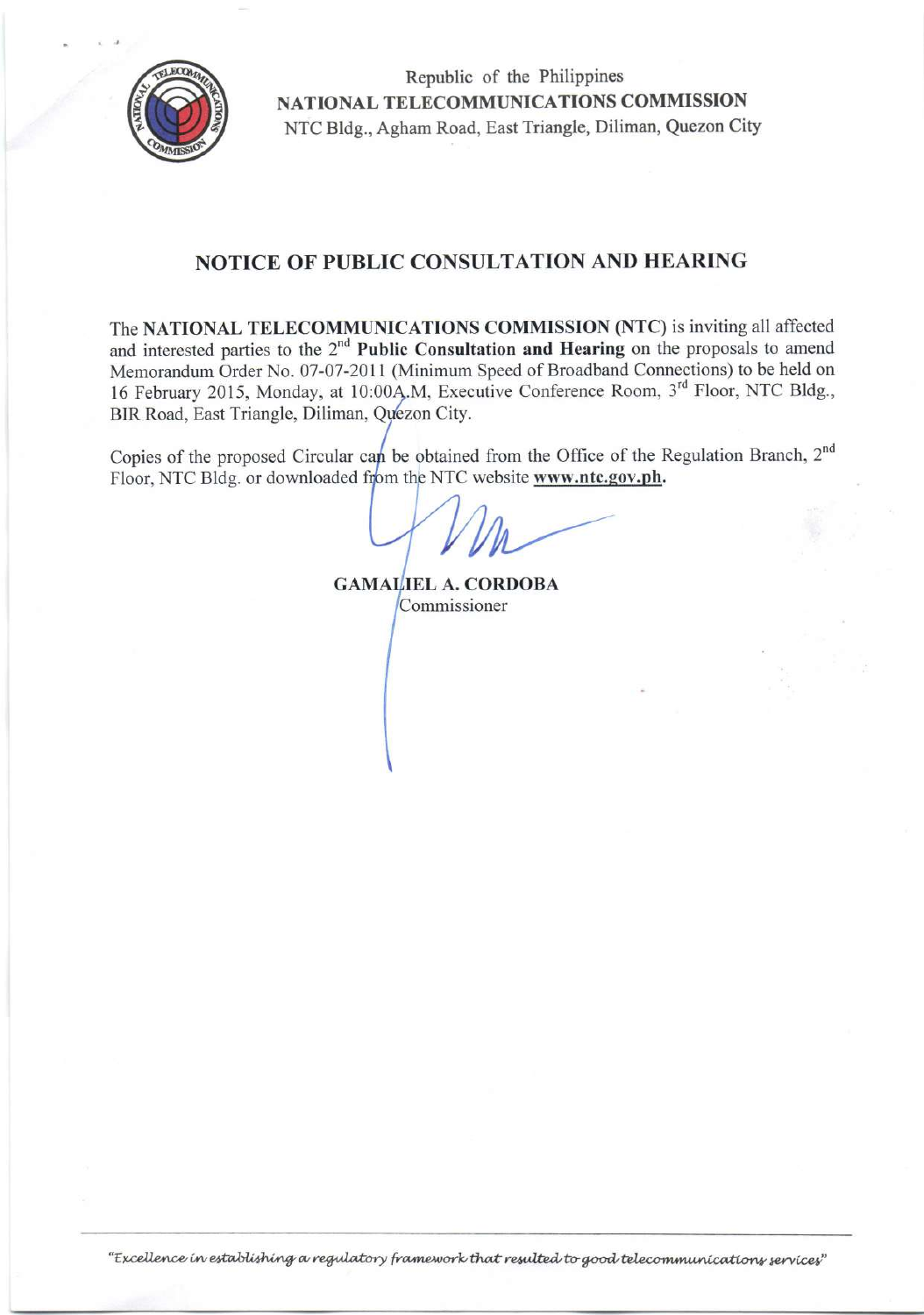#### MEMORANDUM CIRCULAR:

# SUBJECT: MINIMUM SPEED OF BROADBAND CONNECTIONS

WHEREAS, the 1987 Constitution fully recognize the vital role of communications in the nation building and provides for the emergence of communications structures suitable to the needs and aspirations of the nation;

WHEREAS, the promotion of competition in the telecommunications market is a key objective of Republic Act No. 7925 (RA7925, for brevity), otherwise known as the as The Republic Telecommunications Policy Act of the Philippines, which mandates that " a healthy competitive environment shall be fostered, one which telecommunications carriers are free to make business decisions and interact with one another in providing telecommunications services, with the end in view of encouraging their financial viability while maintaining affordable rates";

WHEREAS, RA7925 further defines the role of the government to "promote a fair, efficient and responsive market to stimulate growth and development of the telecommunications facilities and services";

WHEREAS, RA7925 mandates the National Telecommunications Commission (the Commission, for brevity) to promote and protect the consumers of the public telecommunications services;

WHEREAS, customers/ subscribers/ users have the right to be informed of the quality of the broadband/ internet connection service being provided;

NOW, THEREFORE, pursuant to RA7925, Executive Order (EO) No. 546 series of 1979, and in order to maintain and foster fair competition in the telecommunications industry, and promote and protect the rights of broadband service customers/ subscribers/ users, the National Telecommunications Commission hereby promulgates the following definitions and rules:

#### A. DEFINITIONS

- 1. Wireless broadband: over-the-air (OTA) connectivity with theoretical downstream data rate at least lMbps and theoretical upstream data of at least 768 kbps.
- 2. Wireless internet: OTA connectivity with theoretical downstream or upstream data rate less than wireless broadband.
- 3. Wireline broadband: internet connectivity via terrestrial landline networks with theoretical downstream data rate at least 2 Mbps and theoretical upstream data rate of at least 1 Mbps.
- 4. Wireline internet: internet connectivity via terrestrial landline networks with theoretical downstream or theoretical upstream data rate less than wireless broadband but greater than dial-up internet.
- 5. Dial-up internet: internet connectivity via terrestrial landline networks with theoretical downstream data rate of 56.5 kbps and theoretical upstream data rate of 48.8 kbps, as provided by ITU-T Recommendation V.92 "Enhancements to Recommendation V.90", or less.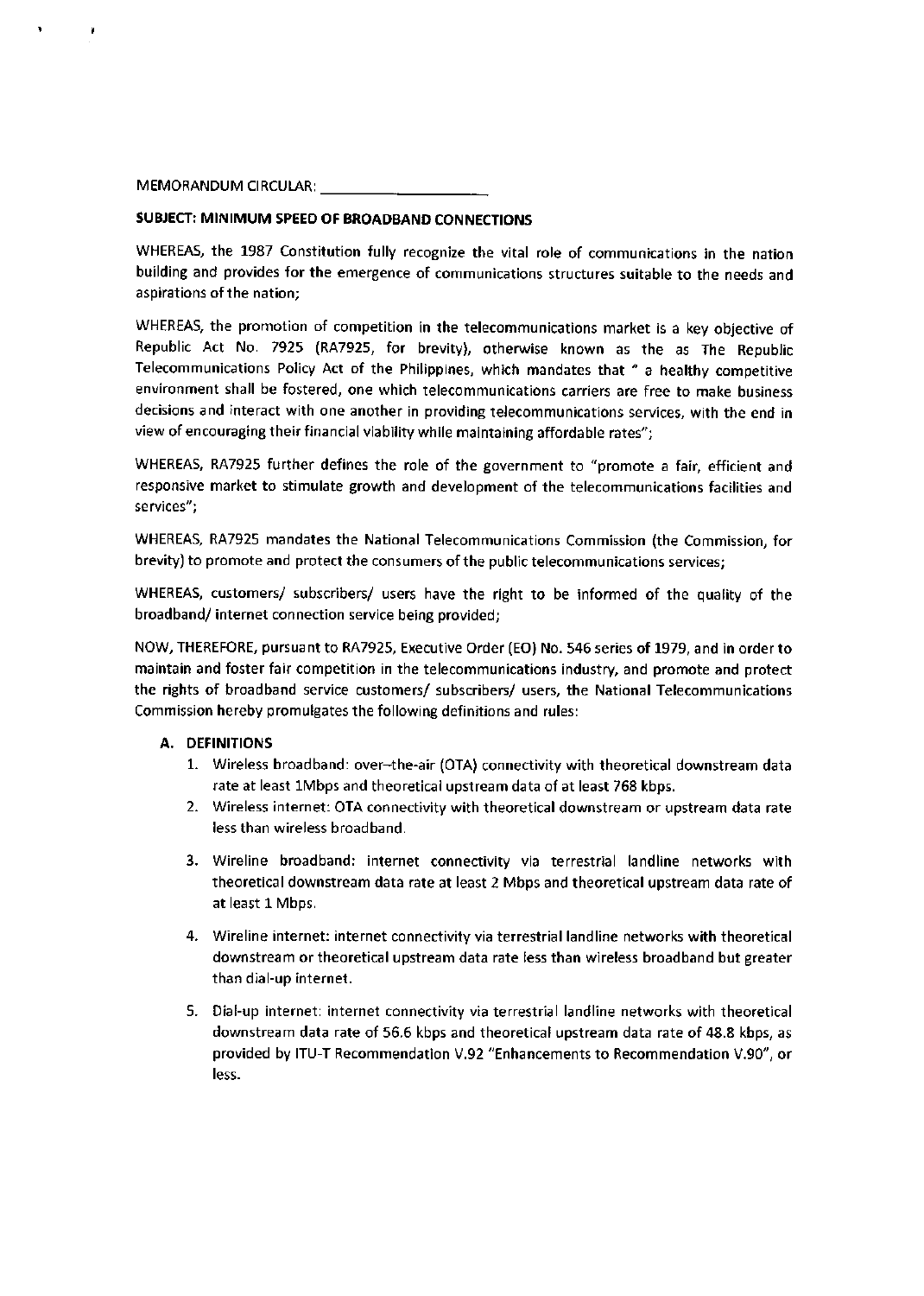6. The Commission shall adopt the official technical definitions of technologies such as but not limited to GSM, HSPA, WiMax, LTE, and so forth, as provided for by the ITU and other international bodies and consortia.

# B. Rules on Offer lnformation

 $\bullet$ 

- L. The subscribers/consumers shall be properly informed of the broadband/internet connection service being offered to them.
- 2. Service providers shall be required to specify the minimum and shall be allowed to specify the maximum ("up to") of the following information:
	- 2.1 broadband/internet connection data rates ("minimum broadband/internet data rates" and "the theoretical best broadband/ internet connection data rate") and the service rates in their advertisements, flyers, brochures, and service level agreements.
	- 2.2 data rate reliability ("minimum data rate reliability" and "best data rate reliability") and the service rates in their offers to consumers/subscribers/users in their advertisements, flyers, brochures, and service agreements and service level agreements.
	- 2.3 service reliability ("minimum service reliability" and "best service reliability") and the service rates in their offers to consumers/ subscribers/ users in their advertisements, flyers, brochures, and service agreements and service level agreements.
	- 2.4 overall reliability ("minimum overall reliability" and "best overall reliability") and the service rates in their offers to consumers/ subscribers/ users in their advertisements, flyers, brochures, and service agreements and service level agreements.
- 3. Service offers made through advertisements, flyers, and brochures shall contain the service rates for broadband/ internet connection data rates, data reliability, and service reliability using any of these methods, e. g.:
	- 3.L"Up to method": PhP 100.00/ month for "up to" 768 kbps maximum downstream data rate, "up to" 384 kbps maximum upstream data rate, 95% data rate reliability, and 95% service reliability: or,
	- 3.2 "At least method": PhP 100.00/month for 384 kbps minimum downstream data rate, 192 kbps minimum upstream data rate, 80% data rate reliability, sO% service reliability, and 5.4 GB daily download cap.
- 4. Service agreements and service level agreements shall contain the service rates for broadband/ internet connection data rates, data rate reliability, and service reliability using both methods B.3.1and B.3.2.

# C. Rules on Measurements and Metrics

1. Data rate reliability is measured over a period of one (1) day and calculated as: Data rate reliability (DRR) =  $(DDR_A/DDR_U)x(UDR_A/UDR_U)x100%$ Where

DDRA is the average downstream data rate during actual usage during the day  $DDR<sub>U</sub>$  is the "Up to" downstream data rate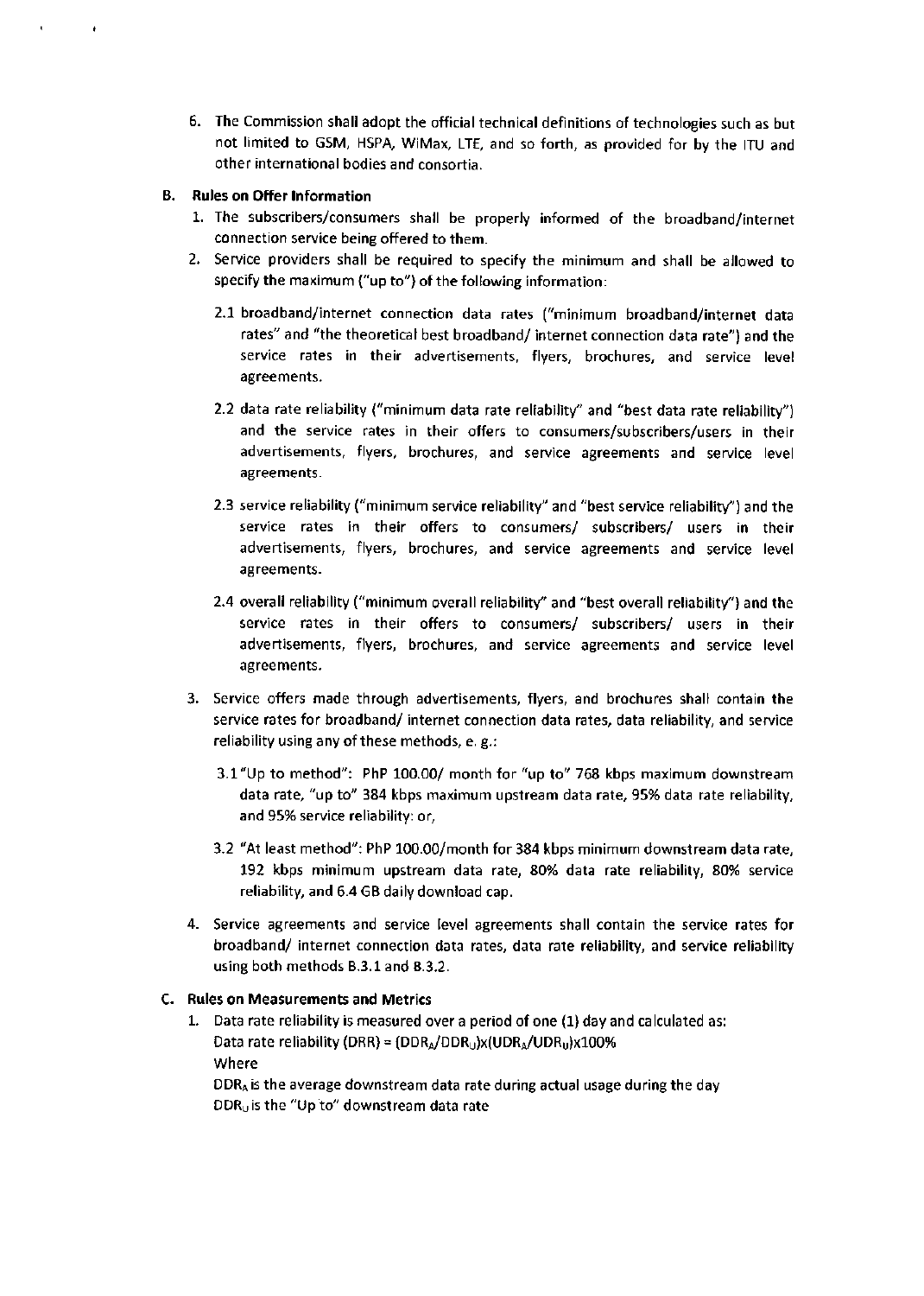UDRA is the average upstream data rate during actual usage during the day UDRg is the "Upto" upstream data rate

2. Service reliability is measured over a period of one (1) day and calculated as:

Service reliability (SR) =  $[(NS_A - NS_B)/NS_A] \times 100\%$ Where NSA is the number of seconds of actual subscriber use during the day  $NS<sub>B</sub>$  is the Number of seconds below service data rate during actual subscriber use during the day

- 3. Overall reliability is measured over a period of one (1) day and calculated as: Overall reliability (OR) = DRR in % x SR in %
- 4. The Commission shall determine the official data rate and data volume measured and monitoring tool to be used to measure network traffic.
- 5. The Commission shall conduct the measurement.

# D. Rules on service Standards for Standard Broadband Connectivity Offers

- 1. Minimum actual downstream and upstream data rates shall not be less than 50% of advertised "up to" data rates.
- 2. Data rate reliability shall not be below g0%.
- 3. Service reliability shall not be below 80%
- 4. Overall reliability shall not be below 8O%.

### E. Rules on "Best Efforts" Offers

 $\overline{a}$ 

- L. Service providers may offer broadband/ internet connection services on a "best efforts" basis, provided:
	- 1.1 Minimum actual downstream and upstream data shall not be less than 50% of advertised "best effort" data rates;
	- 1.2 "Best effort" data rate reliability shall not be below 50%;
	- L.3 Service reliability shall not be below 50%;
	- 1.4 Overall reliability shall not be below 50%
	- 1.5 "Best efforts" service must not be the sole product of the service provider.
	- 1.5 Apart from complying with Rule B, "best efforts" services offers to consumers/ subscribers/ users shall be clearly identified as such in their advertisements, flyers, brochures and service agreements and service level agreements.
	- 1.7 Apart from complying with Rule B, the phrase "this is a 'best efforts' service" must be included in advertisements, flyers, brochures, and service agreements and service level agreements.

#### F. Rules on Prepaid Service Offers

1. The Commission may allow service providers different service rates for prepaid service,